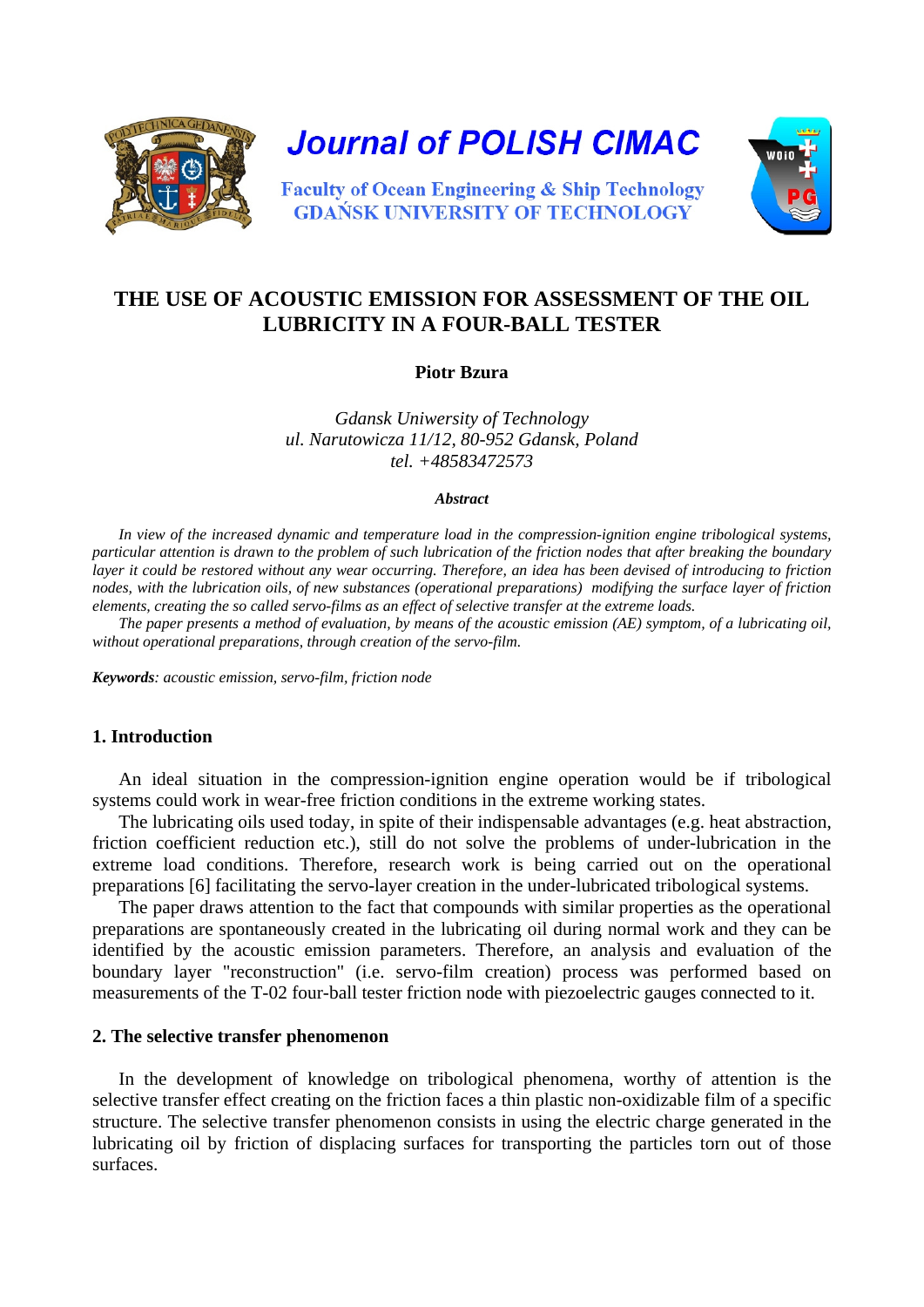The literature studies [4, 6, 7, 8] indicate two dominating hypotheses explaining the selective transfer mechanism:

- 1. Mechanism based on microadhesive joining the soft metal particles with the hard metal friction face. In the first stage the created protective film is composed of the soft metal particles. That composition can change when conditions favourable to the selective transfer process occur.
- 2. Mechanism based on the electro-chemical process of protective film creation. The film contains only one metal added to the lubricating oil in the form of a metallizing admixture. In the case of copper alloys - copper is transferred.

 The selective transfer effect in a friction node requires the use of lubricating materials allowing to generate oxide films on the friction faces and also capable of electro-chemical copper decomposition. The copper release and transfer process is an outcome of the reaction of lubricating agent with the friction node surface. The copper and iron ions are then generated "reconstructing" the friction node boundary layer.

 The ionic bond is a non-directional bond where electrostatic attraction occurs between ions generated in the total transfer of valence electrons from a less electronegative atom to a more electronegative atom. In effect of the electron transfer, the first atom becomes a positive ion (cation) and the second one a negative ion (anion). The ion generating is connected with the ionization energy, i.e. the energy needed for abstraction of the most loosely bound electron from a single atom. The ionization energy is usually expressed in electron volts (1 eV =  $1.60210 \cdot 10^{-19}$ ) J)[1].

 The boundary layer "reconstructing" servo-film is created when a sufficient number of copper ions is generated for the selective transfer process to be started. Therefore, the time needed for generating the sufficient number of copper ions is also a meaningful parameter of the servo-film creation process. Creation process of the servo-film in a friction node may be identified [5] with slide bearing operation and expressed in joule-seconds [J·s].

# **3. Research methodology**

 The investigations with T-02 four-ball tester were carried out in three variants with the Marinol RG1240 lubricating oil and 8S20UD-H.Cegielski-Sulzer engine, namely:

fresh oil (not used for lubrication before).

used oil.

used oil with 5% content of MDO fuel the engine is fed with.

The investigation parameters were the following:

- spindle rotational speed: 1000 rpm
- load increase rate: 409 N/s
- initial load: 0 N
- maximum load: 7400 N

The friction node consisted of bearing balls, 12.7 mm diameter, made from the ŁH15 steel (ferrous alloy with average content of 1% C, 0.02% S, 0.3% Ni, 0.3% Cu), in the accuracy class 16 according to the PN-83/M-86452 standard, submerged in the lubricating oil tested.

Each test in the T-02 four-ball tester was additionally analysed by the acoustic emission gauges of a Vallen AMSY-5 apparatus set (Fig. 1 and 2) [2].

The increased content of copper in the investigated lubricating oil sample of the friction node was measured with a Philips X-Met 920 spectrometer [3].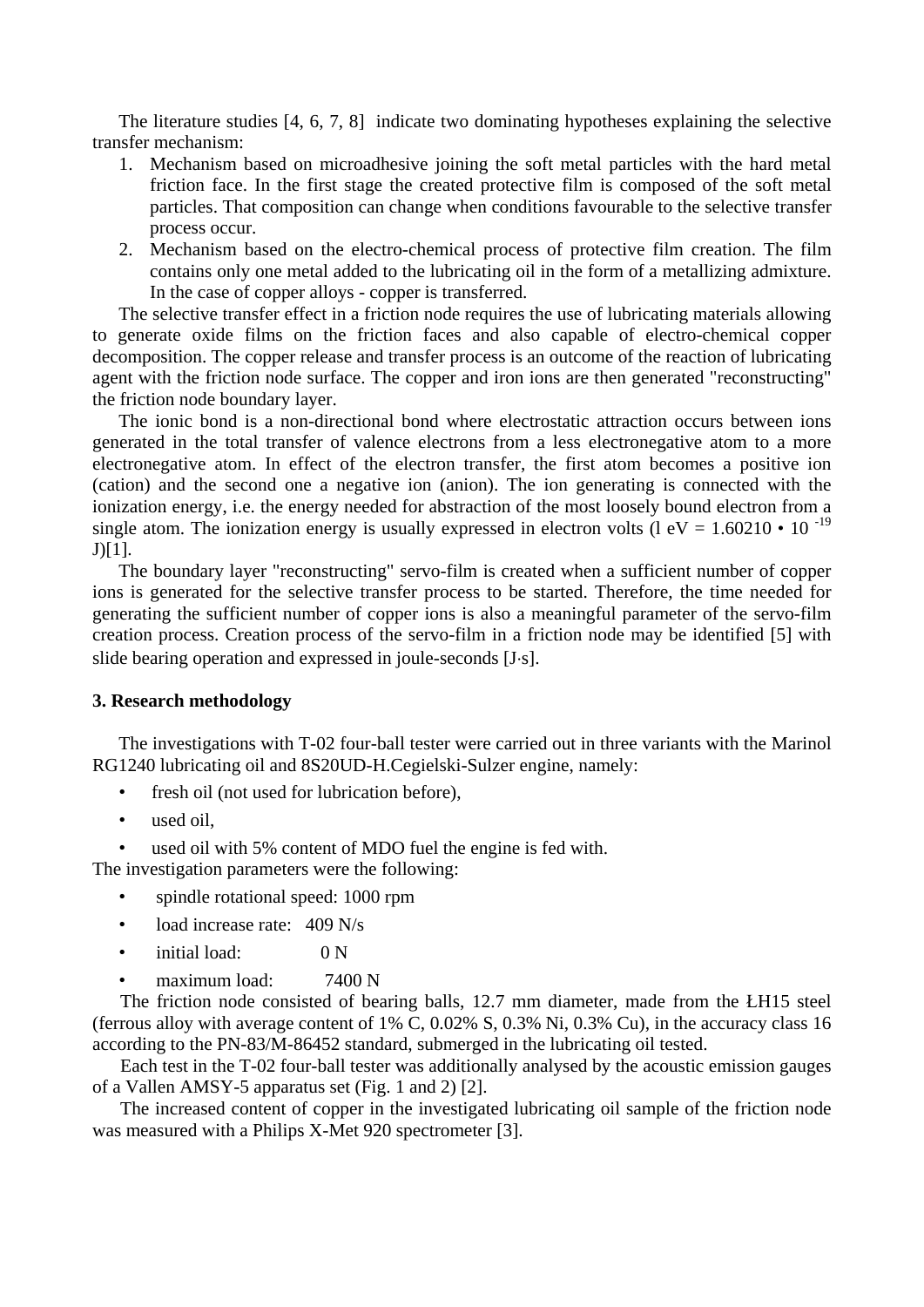



*Fig.1. Test stand diagram [2]* 

 The acoustic emission phenomenon demonstrates itself by generation and propagation of elastic waves originated in the T-02 four-ball tester friction node during the dynamic processes proceeding in it. The propagating elastic wave is recorded by piezoelectric gauges mounted on the friction node as an acoustic signal (pulse), as shown in the Fig. 2 diagram.



*Fig.2. Acoustic emission phenomenon on T-02 four-ball tester friction node* 

 The investigations performed with the T-02 four-ball tester connected with piezoelectric gauges, where the friction node consisited of a set of four steel balls submerged in the tested oil, are aimed at monitoring the boundary layer "reconstruction" process (Fig.3).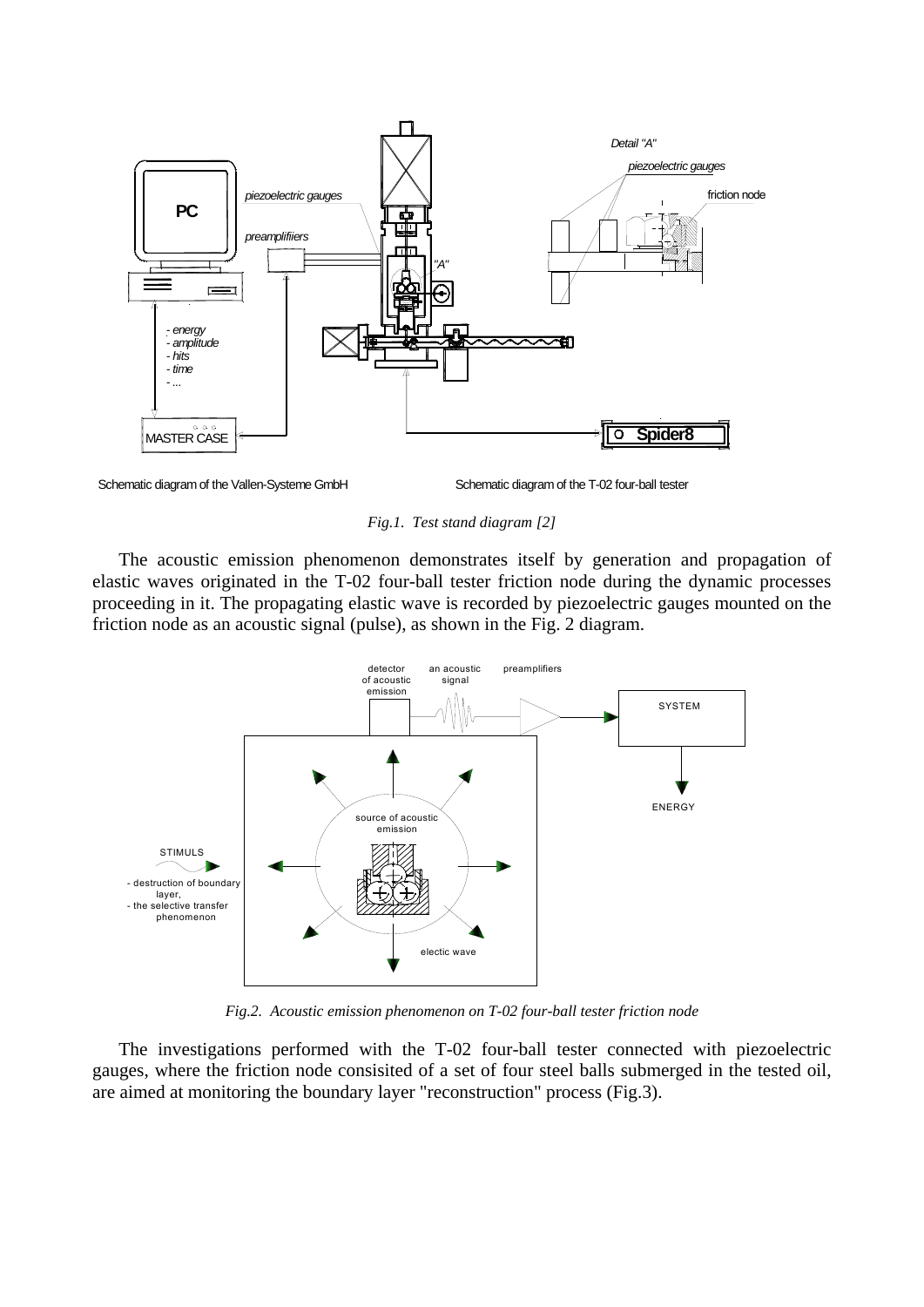

### **4. Analysis of test results**

 Results of the investigations of physical and chemical properties during the boundary layer "reconstruction" are presented in graphical figures 4 to 7 and in Table 1.

![](_page_3_Figure_3.jpeg)

*Fig. 4. Destruction and non-reconstructing of boundary layer in the friction node with fresh Marinol RG1240 lubricating oil* 

![](_page_3_Figure_5.jpeg)

*Fig. 5. Destruction and reconstruction of boundary layer in the friction node with used Marinol RG1240 lubricating*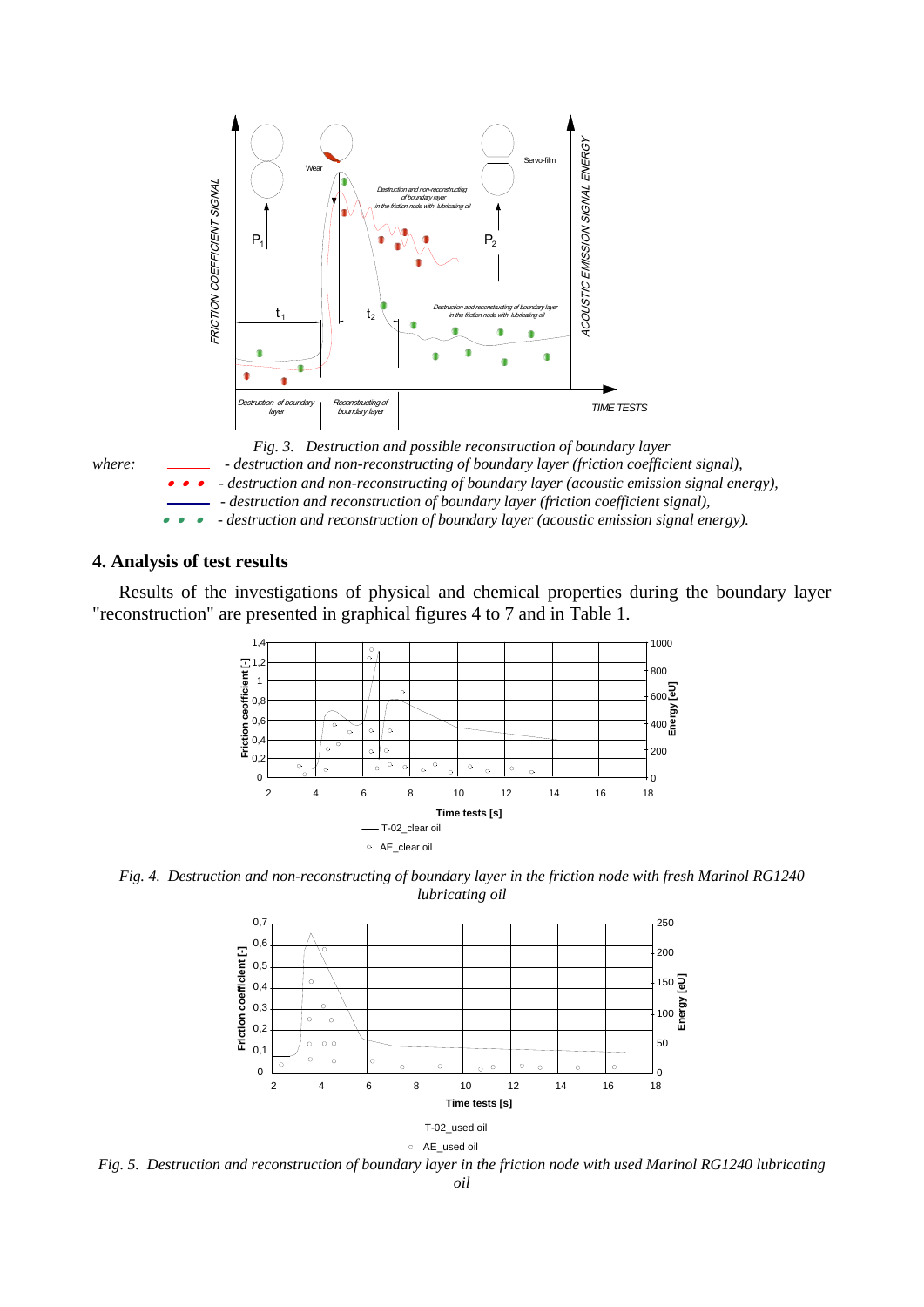![](_page_4_Figure_0.jpeg)

T-02\_ used oil with a 5% content of the MDO fuel that the engine is fed with AE\_ used oil with a 5% content of the MDO fuel that the engine is fed with

*Fig. 5. Destruction and reconstruction of boundary layer in the friction node with used Marinol RG1240 lubricating oil with 5% MDO* 

Table 1. Results of the investigations of physical and chemical properties during the boundary layer "reconstruction"

| Marinol RG1240<br>lubricating oil | $E_1$ [eU] | $E_2$ [eU] | $E[\%]$ | Cu <sub>1</sub> [ppm] | Cu <sub>2</sub> [ppm] | $\Delta$ Cu[ppm] |
|-----------------------------------|------------|------------|---------|-----------------------|-----------------------|------------------|
| clear oil                         | 900        | 450        | 50      | $112.44 \pm 1.23$     | 121.06±1.237          | 8.62             |
| used oil                          | 200        | 12         | 94      | 122.44±1.297          | $143.11 \pm 1.27$     | 20,67            |
| used oil with 5% MDO              | 120        | 12         | 90      | 122,44±1,297          | 133,00±1,252          | 10,56            |

where:

 $E_1$  – acoustic emission signal energy for the boundary layer destruction,

 $E<sub>2</sub>$  – acoustic emission signal energy for the boundary layer "reconstruction",

$$
E = \frac{E_1 - E_2}{E_1} \cdot 100 - \text{loss of the acoustic emission signal as a fitness for use measure,}
$$

 $Cu<sub>1</sub>$  – copper content in an oil sample before the friction node test,

 $Cu<sub>2</sub> - copper content in an oil sample taken after the friction node test.$ 

Small acoustic emission signal loss ( $E = 50\%$ ) shows "non-reconstructing" of the friction node boundary layer, i.e. selective transfer did not occur. Therefore, this acoustic emission signal may be considered a symptom of not full friction node fitness with respect to the extreme loads.

### **5. Acoustic emission as a diagnostic signal**

Lubricating oil is a significant element of the compression-ignition engine tribological systems as it contains necessary information for determining diagnostic relations of such systems. Those relations are needed for building a tribological system diagnostic model. Development of such model, useful in practical engine operation, requires reliability of the diagnostics.

 The measurement results are a signal, in the form of acoustic emission, containing the status information. It has been demonstrated that there is a possibility of increasing the reliability of diagnostics by using the acoustic emission parameters for determining the servo-film effect.

 In the proposed procedure, the servo-film effect is understood as transfer of ionization energy, in the form of work, coming from an extreme load of the friction node in a specified time t and causing "reconstruction" of the boundary layer.

 The servo-film effect in the proposed version may be investigated by carrying out precise measurements and then expressed in the form of a number with joule-second as the measurement unit.

#### **6. Final remarks and conclusions**

The main objective of the work was to present the possibilities of using the acoustic emission